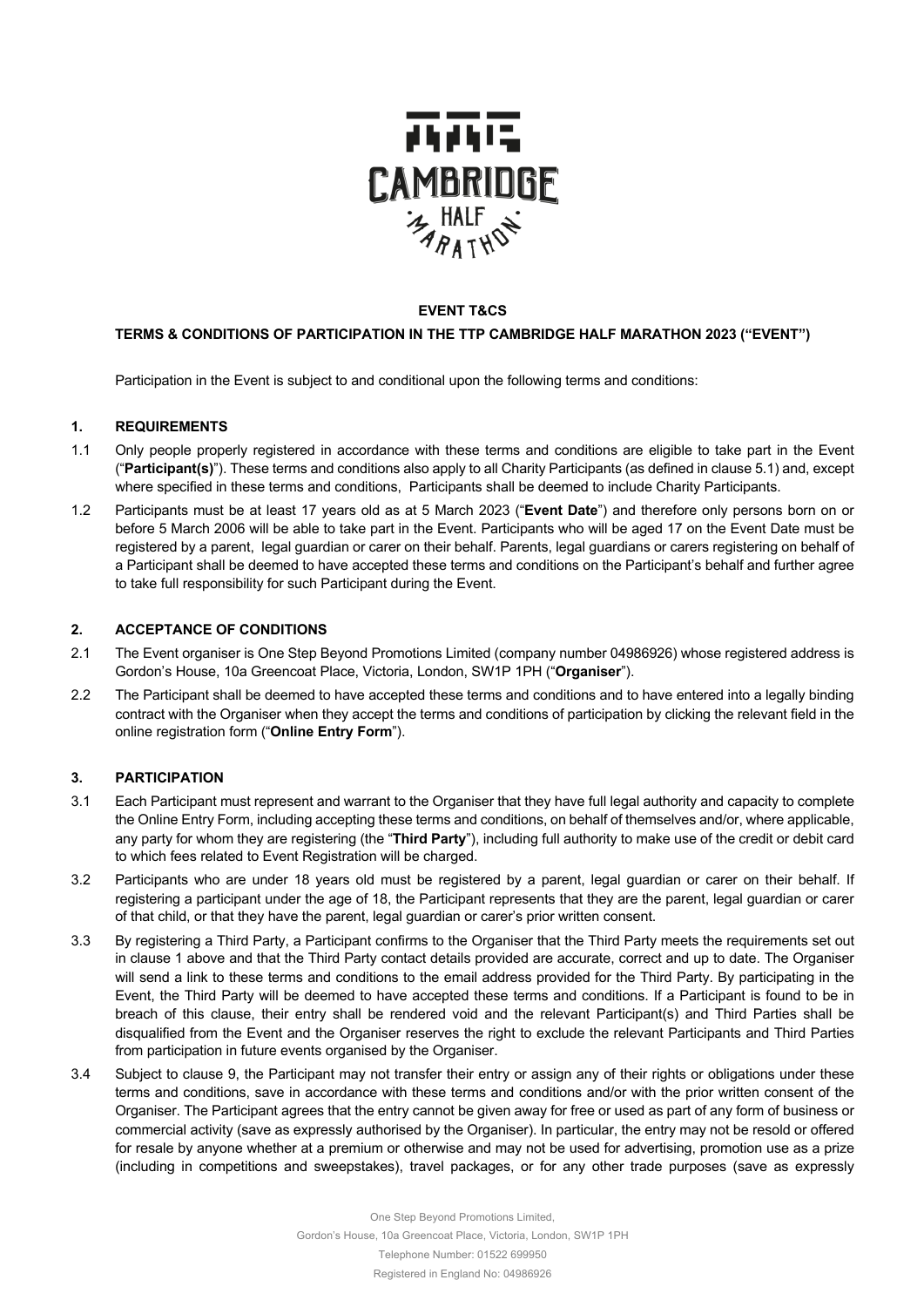authorised by the Organiser). Transfer, donation, give away, resale or attempted resale is grounds for cancellation of entry by the Organiser without refund or other compensation of any kind.

- 3.5 The Participant acknowledges that the Event is physically strenuous and that they are aware of the associated medical and physical risks involved. By completing the Online Entry Form the Participant warrants to the Organiser that they are sufficiently fit and healthy to participate in the Event unaided and agrees to be solely responsible for their actions, and the Organiser, its officers, agents, employees, affiliates, sponsors or medical advisers shall not be responsible for any injury or illness that the Participant may suffer as a result of their participation in the Event (unless caused by the negligence of the Organiser or its officers, agents, employees, affiliates, sponsors or medical advisers).
- 3.6 The Organiser reserves the right to remove any Participant from the Event, either during or before it, due to ill health, or any other reason (at the Organiser's discretion) that may render them unfit to safely complete the Event. The Participant confirms that they will not take part in the Event if they are suffering from any injury or illness which may impair their performance and confirms that they will report any illness during the Event to the Event medical team immediately.
- 3.7 The Participant agrees to abide by all Event rules, regulations and instructions issued by or on behalf of the Organiser, any rules and regulations imposed by any venue and all applicable rules and regulations of the relevant sporting governing bodies that oversee the running of the Event including the relevant UK Athletics ("**UKA**") rules and regulations and doping rules and any road regulations, including but not limited to, the Highway Code. The Organiser is entitled to impose Event rules upon the Participant from time to time which will form part of these terms and conditions and all decisions and rulings by or on behalf of the Organiser shall be considered final. The Participant will comply with all instructions and guidelines given by the Organiser and all Event staff, stewards, marshals and medical/safety personnel. The Participant understands that they will not be entitled to a refund of the fees if they are disqualified from the Event as a result of an infringement of these rules, regulations or instructions.
- 3.8 The Organiser shall be entitled at any point to refuse entry to the Event to any person and/or to refuse to allow any Participant to take part or continue to take part in the Event including, without limitation, if they have behaved in a manner which, in the reasonable opinion of the Organiser, has, or is likely to affect the safety of other Participants; or they use threatening, abusive or insulting words or behaviour or in any way provokes or behaves in a manner which may provoke a breach of the peace; or in the reasonable opinion of the Organiser they are acting under the influence of alcohol or drugs or fails when required to produce proof of identity or age.

## **4. RACE INFORMATION**

4.1 All necessary race information pertaining to the Event is published on www.cambridgehalfmarathon.com. It will not be posted in hard copy format. Regular newsletters about the Event and updates to participant race information will be made available on www.cambridgehalfmarathon.com or via email where the participant has chosen to subscribe (opt in). Please note that details of the Event as published on www.cambridgehalfmarathon.com, any Registration Platform (as defined below) or the Online Entry Form are subject to change. Details of any alterations to the race information will be made available on www.cambridgehalfmarathon.com no later than 5 days prior to the Event date. It is the responsibility of the Participant to ensure they have accessed the relevant information relating to the Event. It is the Participant's responsibility to make sure that their contact details, entered in the Registration Platform and Online Entry Form are correct. The Organiser cannot be held responsible for being unable to send information if such details are incorrect.

## **5. PAYMENT**

- 5.1 Save for Participants registered to participate on behalf of any official Event Charities ("**Charity Participants**"), each Participant is required to pay an entry fee for the Event at point of entry. The Organiser only accepts payment by approved debit card or credit card – the terms and conditions relating to use of the online entry system are set out below.
- 5.2 Subject to clause 5.1, if payment cannot be collected for any reason including, without limitation, due to insufficient funds, cover of account or revocation by the Participant (also at a later date), the Participant cannot participate in the Event and may be charged a withdrawal fee.
- 5.3 All entry fees are inclusive of VAT at the prevailing rate (variable). If an entry is accepted the entry fee is non-refundable other than as otherwise stated in clause 8.2 and 8.3 of these terms and conditions.
- 5.4 Processing fees for use of the third party registration platform(s) used to complete the Online Entry Form (a "**Registration Platform**") will be chargeable in addition to the entry fee and such processing fees will not, under any circumstances, be refunded to the Participant.
- 5.5 The Organiser will not be liable under any circumstances for any costs incurred by the Participant in relation to the Event, including without limitation any accommodation and/or travel costs.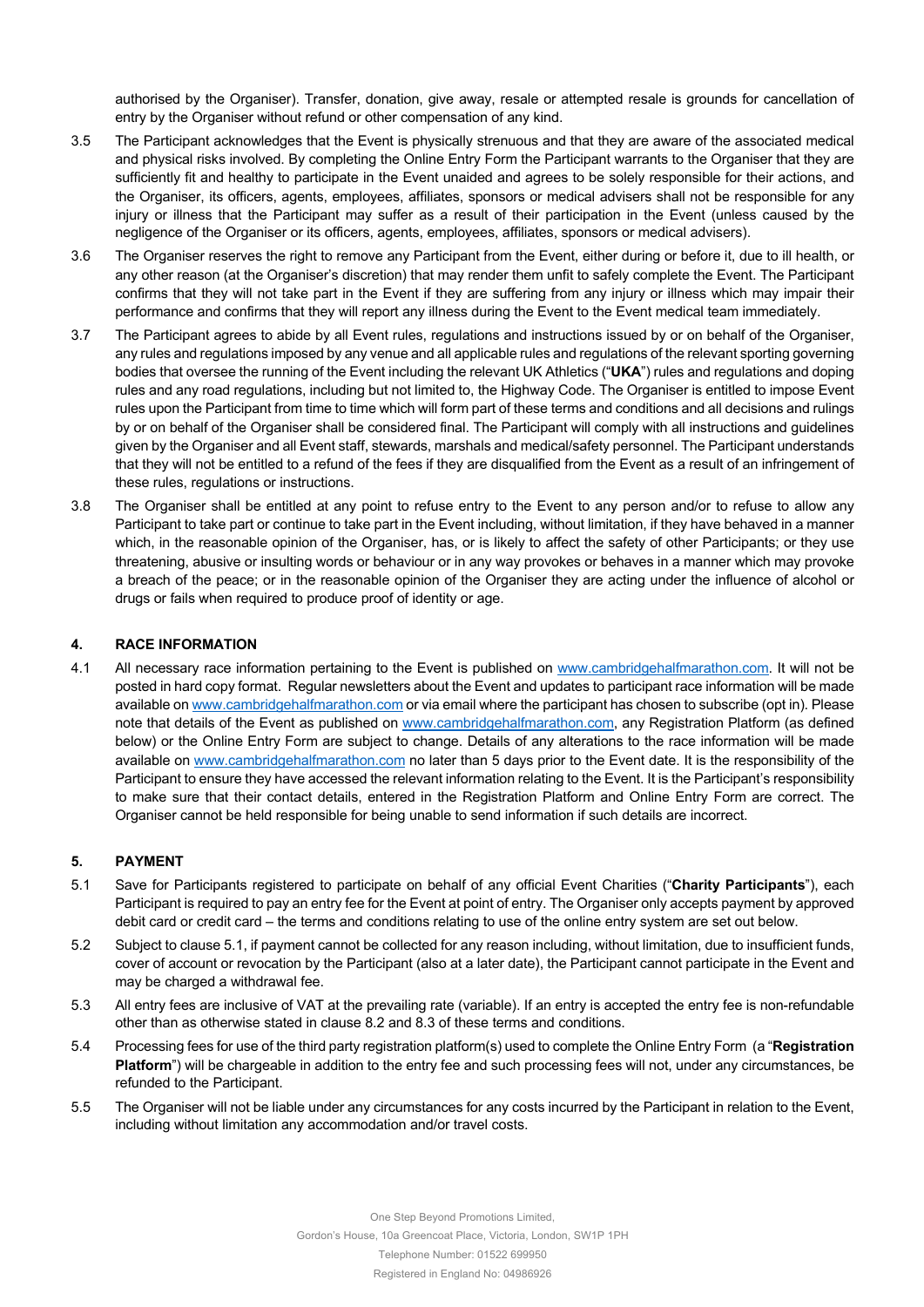# **6. EVENT REGISTRATION**

- 6.1 The Participant can choose to have their race pack sent to the postal address the Participant has provided. There will be an additional charge for this service. It is the Participant's responsibility to make sure that their contact details, entered in the Registration Platform, are correct. Any changes to a Participant's contact details after 30 January 2022 may not be processed in time for delivery of a Participant's race pack. The Organiser cannot be held responsible for loss of race pack if the Participant's contact details are incorrect or if a Participant's contact details were updated after 30 January 2022. An additional charge will be made for replacement race packs needed due to incorrect details and Particpiants will be required to collect these in accordance with clause 6.2 below.
- 6.2 Alternatively, the Participant can choose to collect their race pack from the race exhibition location (as notified to the Participant by the Organiser) on Friday 3 March 2023 or Saturday 4 March 2023. There will be no registration or race pack collection on Event day.
- 6.3 For race pack collection, each Participant will receive their race pack upon the presentation of photo identification (e.g. passport or driving licence) and email confirmation. Photocopies or photographs of photo identification are acceptable. No registration (or racing) will be permitted without providing photo identification in accordance with this clause 6. If a Participant cannot appear personally, they must inform the Organiser in writing in advance nominating an authorised person to collect the race pack on their behalf. The race pack can then be collected by said person on presentation of the Participant's photo identification and a copy of the written authorisation that was sent to the Organiser.
- 6.4 All Participants must have a UKA race licence in order to take part in the Event. If a Participant does not have a valid UKA race licence, they will be required to purchase a day licence when completing the Online Entry Form in order to take part in the Event by selecting "Non-UKA member" and paying the relevant fee.
- 6.5 If a Participant needs to change their details, they can do so by logging into their account on the relevant Registration Platform up to 35 days before the Event (29 January 2023). Changes must be made within the event registration, as well as in a participants personal profile. After this time changes must be notified to the Organiser by emailing info@cambridgehalfmarathon.com or calling 01522 699950 and the Organiser reserves the right, in its sole discretion to determine whether the changes can be made effective. Charges will apply if a replacement race pack is issued and Participants will be required to collect these in accordance with clause 6.2.

# **7. PARTICIPANT OBLIGATIONS**

- 7.1 As a continuing condition of entry into, and participation in, the Event each Participant shall ensure that:
	- 7.1.1 they do not start earlier than the official start time on the day of the Event;
	- 7.1.2 they do not use a mobile phone whilst participating;
	- 7.1.3 they do not use a music player with headphones whilst participating, save for bone conducting headphones which are permitted;
	- 7.1.4 they display the official Event number provided in the manner indicated in the Event information booklet, ensuring they do not fold or deface the event numbers;
	- 7.1.5 they do not deviate from the official signed route of the Event;
	- 7.1.6 they must comply with the UKA competition rules in force, available at https://www.uka.org.uk/competitions/rules/;
	- 7.1.7 they must comply with the reasonable instructions of the Organiser and all Event staff, stewards, marshals and medical/safety personnel.
- 7.2 Should Participants breach the Participant Obligations (as set out in clause 7.1 above), the Organiser reserves the right to (i) disqualify Participants from the Event, and (ii) exclude the Participant from participation in future events organised by the Organiser.

# **8. WITHDRAWALS OF ENTRY PLACES**

- 8.1 This clause 8 shall not apply to Charity Participants. All cancellations, refunds or withdrawals by Charity Participants must be taken up directly with their designated Charity. No refunds shall be made directly to any individual Charity Participant by the Organiser in any circumstances.
- 8.2 The Participant acknowledges that places for the Event are limited and registrations for places have a direct impact on the organisation and logistics of the Event. Accordingly, the Participant may only withdraw from the Event as set out below.
- 8.3 A Participant may withdraw from the Event at any time by contacting info@cambridgehalfmarathon.com. Emails will be honoured from the date of receipt. Refunds will be payable in the event of a withdrawal as set out below and subject to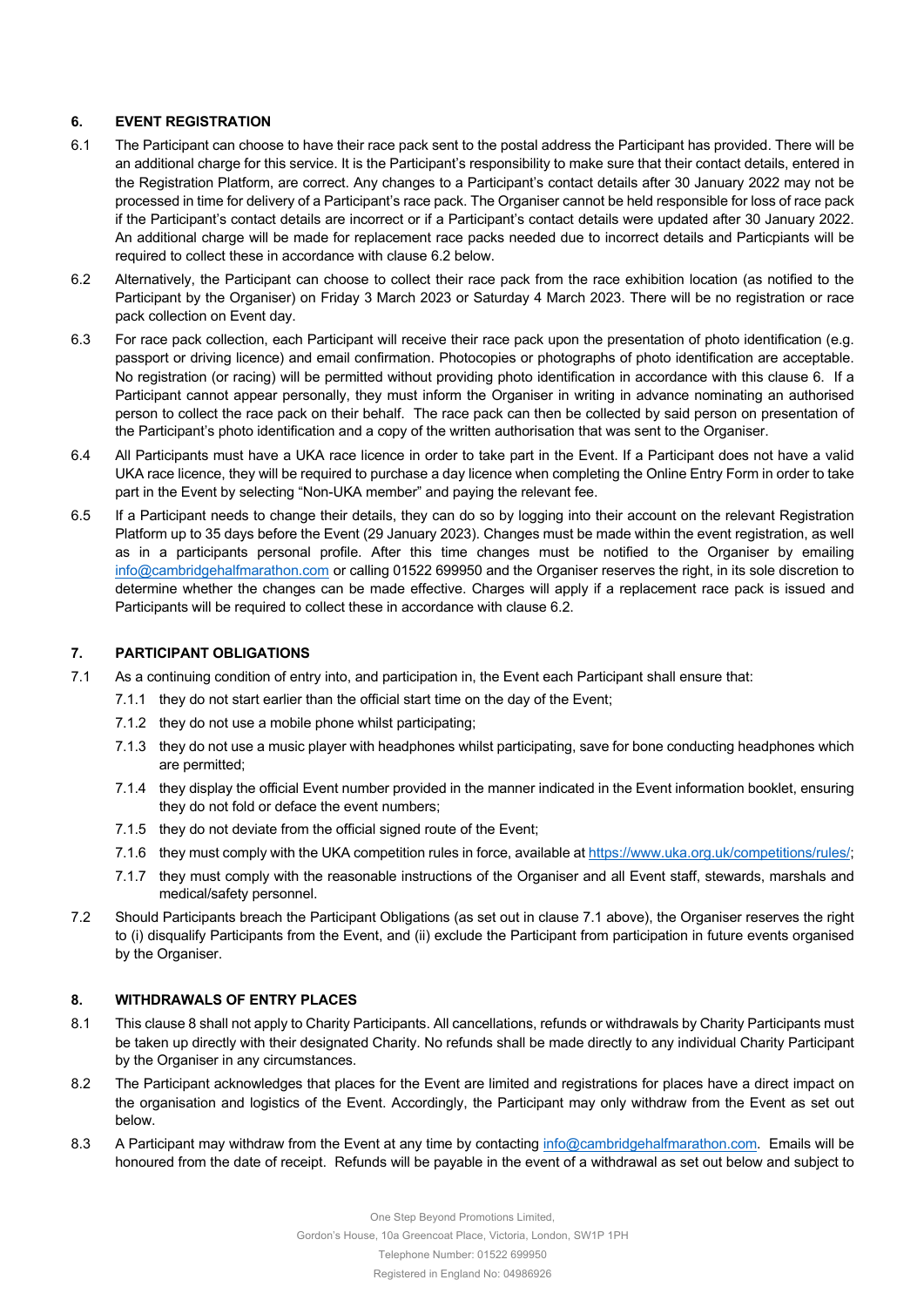clause 8.4. Please note Registration Platform processing fees will not, under any circumstances, be refunded to the Participant:

#### 8.3.1 **Up to 84 days prior to the Event Date (11 December 2022)**

- Refund of total entry fee (excluding Registration Platform processing fees which are non-refundable) minus £10 cancellation fee

#### 8.3.2 **Between 83 and 42 days prior to the Event Date (12 December 2022 - 22 January 2023)**

Refund of total entry fee (excluding Registration Platform processing fees which are non-refundable) minus £15 cancellation fee

#### 8.3.3 **Between 41 and 35 days prior to the Event Date (23 January 2022 - 29 January 2022)**

Refund of total entry fee (excluding Registration Platform processing fees which are non-refundable) minus £20 cancellation fee

## 8.3.4 **Within 34 days of the Event Date (30 January 2023 and onwards)**

#### - **No refunds**

- 8.4 Any refund of a Participant's entry fee pursuant to clause 8.3 above will be paid by the relevant Registration Platform and for the avoidance of doubt, the Event Organiser shall be under no obligation to directly refund Participants who registered for the Event via a Registration Platform.
- 8.5 Participants gifted an entry free of charge will not be eligible for any refund (including any refund of any expenses) in the event of withdrawal by the Participant.
- 8.6 Any refund of a 'Business Challenge' or 'VIP' entry fee will be reduced by £10 unless the t-shirt (which is included as part of the Participant's entry) has not been dispatched at the time of the Participant's withdrawl from the Event.

#### **9. TRANSFER OF ENTRY PLACES**

- 9.1 Participants will be able to transfer their entry to another person, by following the process outlined below, until 37 days prior to the Event Date, for the avoidance of doubt this is the 27 January 2023. The transfer must be completed by both the transferrer and transferee by 27 January 2023 and any transfer after this date shall not be valid. Any transfer to another person will be subject to a transfer fee of £10, which will be taken prior to the refund being issued to the original Participant. Please note Registration Platform processing fees will not be refunded.
- 9.2 To initiate the transfer process, a Participant must login to their Registration Platform account using the details created during registration and follow the instructions in relation to transferring their entry as set out on the Registration Platform.
- 9.3 The transferee must complete the transfer at least 37 days prior to the Event Date (27 January 2023). The new participant must sign up to these terms and conditions to be eligible to compete in the Event. In the event that the transferee does not complete the Online Entry Form (transfer) by the deadline (27 January 2023), the transferee will not be entitled to participate in the Event and no refund will be issued to the original Participant.

## **10. DEFERALS**

10.1 Participants may not defer their entry to the Event under any circumstances.

## **11. CANCELLATION, ALTERATION AND TIMINGS OF EVENT BY THE ORGANISER**

- 11.1 The Participant acknowledges and accepts that circumstances concerning the Event may change from time to time for reasons outside of the Organiser's reasonable control or otherwise, without the Organiser incurring any liability and without any rights to withdrawal being accrued by the Participant save as expressly set out in these terms and conditions.
- 11.2 The Organiser may cancel the Event due to circumstances beyond the reasonable control of the Organiser including, without limitation, (i) acts of God, flood, drought, earthquake or other natural disaster; (ii) epidemic or pandemic; (iii) terrorist attack, civil war, civil commotion or riots, war, threat of or preparation for war, armed conflict, imposition of sanctions, embargo, or breaking off of diplomatic relations, or threats thereof; (iv) nuclear, chemical or biological contamination or sonic boom; (v) any law or any action taken by a government, public authority or governing body, including without limitation imposing any advice or restriction against events or gatherings, export or import restriction, quota or prohibition, or failing to grant a necessary licence or consent; (vi) collapse of buildings, fire, explosion or accident;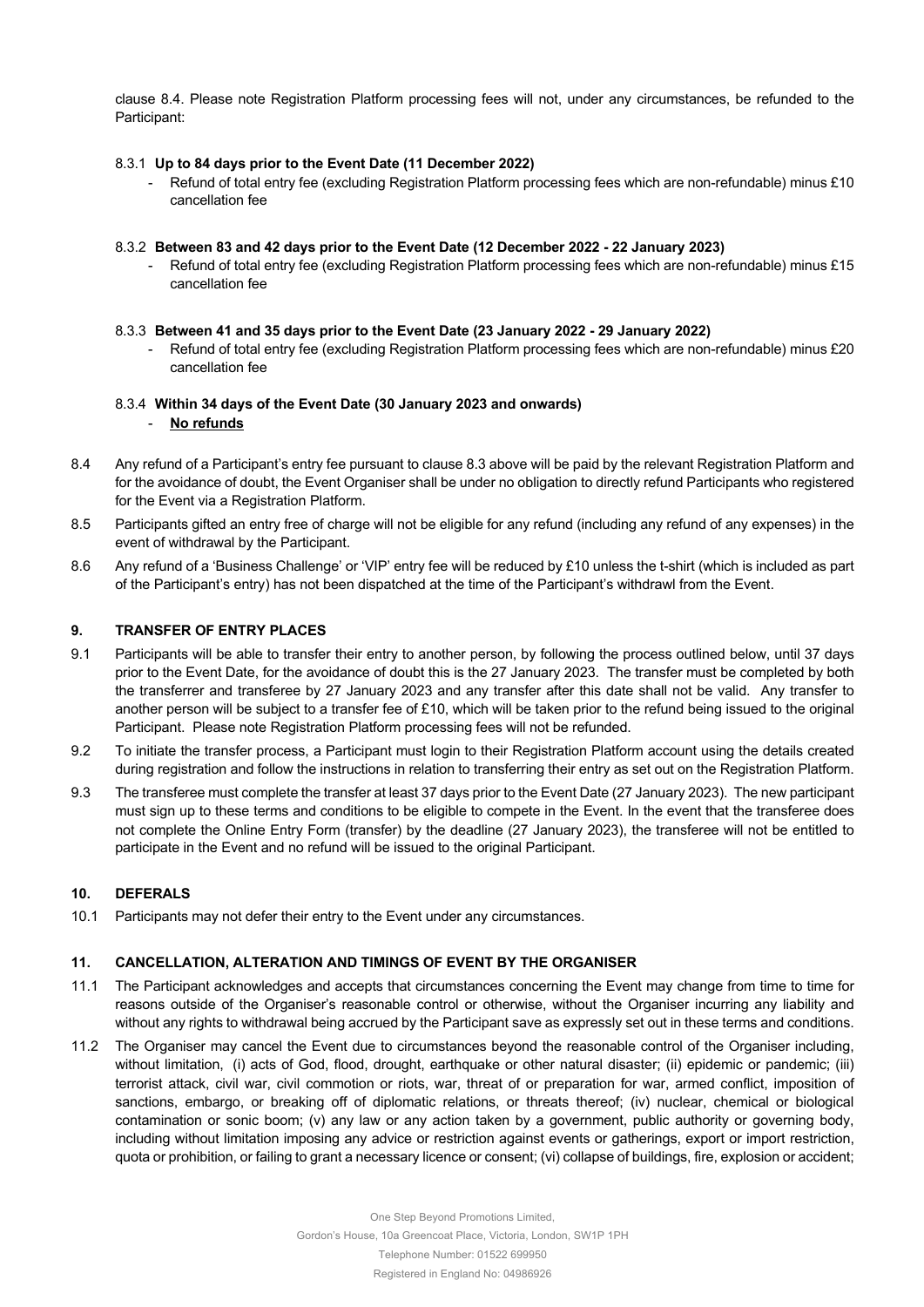(vii) any labour or trade dispute, strikes, industrial action or lockouts; (viii) non-performance by suppliers or subcontractors (including any venue); and/or (ix) interruption or failure of utility service.

- 11.3 In the event of cancellation under clause 11.2, the Participant will not be entitled to any refund of : (i) the entry fee; (ii) any Registration Platform processing fees; or (iii) any other losses, such as travel or accommodation expenses. The Organiser reserves the right to change the date of the Event and if the Participant is unable to attend on the revised date, they have 7 days to inform the Organiser and Registration Platform in writing from when the change in date is announced to receive a refund of their entry fee (excluding Registration Platform processing fees).
- 11.4 The Organiser reserves the right to alter the start time of the Event. In the event of a change of start time the Participant will be notified of the revised start time with as much notice as reasonably practicable. The Participant acknowledges that the Event will have an early start time and it is the Participant's responsibility to ensure that they arrive at the time allocated to them. No refund in full or in part shall be made for any change in start time for the Event provided the Event takes place on the specified date of the Event.
- 11.5 The Organiser reserves the right to amend the Event format, including changing the course and the distance, at its sole discretion. If the Event format, course or distance, is changed the Participant will not be entitled to any refund and there shall be no further liability whatsoever arising from such change of format, course or distance.
- 11.6 In order to ensure the roads can re-open on time in line with the Organiser's obligations to the relevant local authorities, the Organiser has the right to remove from the Event those Participants who do not meet the applicable required cut-off times. No refunds will be paid to Participants in these cases. The relevant cut-off times can be found in the FAQ's at https://www.cambridgehalfmarathon.com, and are subject to change at the Organiser's sole discretion.

## **12. LIABILITY AND INSURANCE**

- 12.1 Participation in the Event is at the Participant's own risk. The Participant irrevocably agrees to hold harmless, indemnify and reimburse the Organiser and its affiliates from and for any liability, sum, costs, damages or expenses (including legal and professional fees) incurred by the Organiser and its affiliates in connection with any accident, loss, damage or injury (including death) arising out of the Participant's attendance at and participation in the Event or any part thereof (except where any such injury or death is caused by the negligence of the Organiser or any of its employees).
- 12.2 Under no circumstances shall the Organiser and its affiliates be liable to the Participant in contract, tort (including negligence) or otherwise for any loss of business, revenue or profits, charity funds, anticipated savings or wasted expenditure, or any indirect or consequential loss or damage whatsoever (notwithstanding that such loss was within the contemplation of the parties at the date of submitting the Online Entry Form) arising out of the Participant taking part in the Event or any other matter arising under these terms and conditions nor for an aggregate amount greater than the entry fee (excluding Registration Platform processing fees) paid by the Participant.
- 12.3 In the event of cancellation of the Event or a Participant's entry for any reason, the Organiser will have no responsibility for any costs or expenses incurred by a Participant as a result of cancellation, including any travelling or accommodation expenses.
- 12.4 Nothing in these terms and conditions shall exclude or limit the liability of the Organiser:
	- 12.4.1 for death or personal injury caused by the Organiser's negligence;
	- 12.4.2 for fraud or fraudulent misrepresentation; or
	- 12.4.3 for any matter which it would be illegal for the Organiser to exclude or attempt to exclude liability.
- 12.5 The Organiser will not be liable for any actions of any spectators or other third parties.
- 12.6 Some of the food products given out on Event day may contain or have traces of nuts and nut oils or may have been made alongside other products containing nuts. It is the Participant's responsibility to check ingredients in such products and the Organiser shall not be held liable for any damage or injury caused by this (unless caused by the Organiser's negligence).
- 12.7 The Organiser will endeavour to provide an Event finish time for the Participant however it cannot be held responsible for any computer result anomalies or any technical malfunctions.

Insurance – *not applicable to Charity Particpants*

- 12.8 Participants can purchase Yellow Jersey Race Fee and Pedal Cycle Insurance ("**Race Fee and Pedal Cycle Insurance**") whilst registering for an Event on a Registration Platform.
- 12.9 Race Fee and Pedal Cycle Insurance will cover the non-refundable race fee cost, less any refunds applicable at the date of loss, up to £500 if Participants need to withdraw from the event, due to a sudden, unexpected and unforeseeable event that takes place after they entered the Event or opted into the policy (whichever is the latter), that prevents them from reasonably taking part. Any processing fees or other costs and expenses will not be refunded.

Gordon's House, 10a Greencoat Place, Victoria, London, SW1P 1PH

Telephone Number: 01522 699950

Registered in England No: 04986926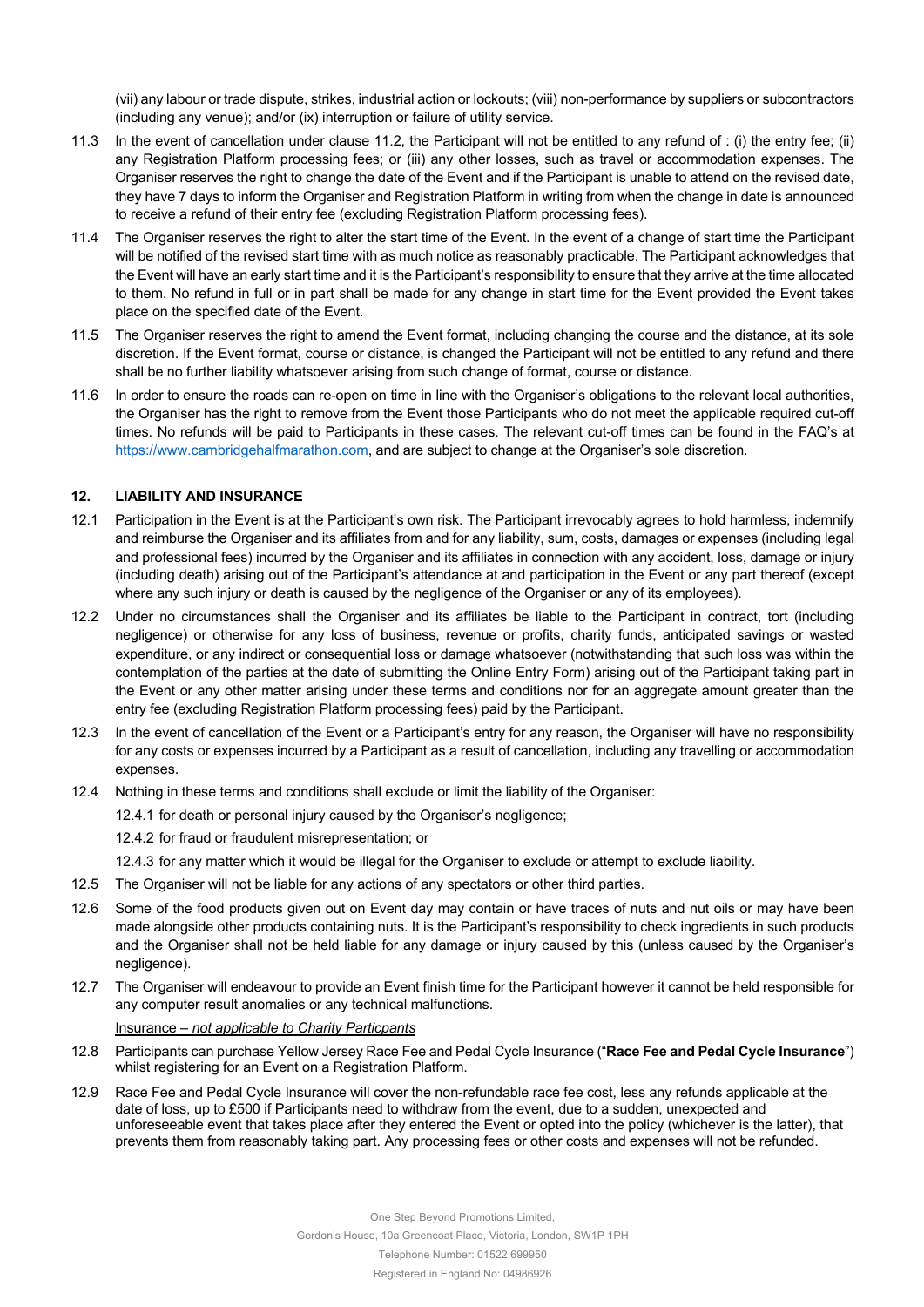- 12.10 If a Participant has purchased Race Fee and Pedal Cycle Insurance, any refunds will be processed in accordance with the insurance policy: https://www.yellowjersey.co.uk/osb/.
- 12.11 Participants may cancel their cover under the policy and receive a 100% refund of their Opt-in Costs (as defined in the Race Fee and Pedal Cycle Insurance policy), without giving reason, by sending the insurer written notice within 14 days of the date they opted in, or if later, within 14 days of them receiving their contractual documentation. However, the insurer will not refund any of their Opt-in Costs if Participants have made a claim. For the avoidance of doubt, Opt-in Costs shall mean the cost paid by the Participant for the policy for the Event.
- 12.12 Participants may cancel Race Fee and Pedal Cycle Insurance after the 14-day cooling-off period of purchase, no refund of their Opt-in Costs will be payable.
- 12.13 If the Event is cancelled by the Organiser (including any postponement) Race Fee and Pedal Cycle Insurance will refund 75% of the Participant's insurance policy Opt-in Costs. Participants must request the refund via: https://www.yellowjersey.co.uk/osb/ within 14 days of the date of the Event cancellation. For the avoidance of doubt, the date of cancellation shall begin on the day that the Organiser sends Participants a written notification via email declaring that an Event is cancelled.
- 12.14 Race Fee and Pedal Cycle Insurance may cancel a Participant's cover by sending them 7 days' notice to their last known address. Race Fee and Pedal Cycle Insurance will refund in full, so long as they have not made a claim. If they have made a claim, there will be no refund.
- 12.15 All Participants are required to read and accept the terms of Race Fee and Pedal Cycle Insurance prior to purchasing the insurance. It is at a Participant's discretion whether to take out such insurance and nothing in these terms and conditions shall constitute advice in regards to such insurance. If you have opted to purchase Race fee protection & pedal cover insurance (supplied by Yellow Jersey), please ensure you read the Terms and Conditions of this policy as by purchasing, you are agreeing to these terms. You can read more here: https://www.yellowjersey.co.uk/osb/

## **13. COLLECTION AND USE OF DATA**

13.1 The Participant agrees and consents to the Organiser using their personal details provided in their Online Entry Form as set out in the Privacy Policy (https://www.cambridgehalfmarathon.com/privacy-policy-cookie-policy/).

#### **14. COMMERCIAL PROVISIONS**

- 14.1 The Organiser reserves the exclusive right and licence throughout the world (and Participant hereby grants the Organiser such exclusive right and licence) to interview and/or photograph and/or film the Participant at the Event (and before and after the Event as the Organiser may reasonably require) and the unlimited, worldwide, sub-licensable right to record, film, reproduce and use in all current and future media (including without limitation, print, audio, visual, audio-visual, virtual media, the Internet, mobile telephony and so-called "3/4/5G" technologies, CD-ROM or DVDs) the Participant's name, likeness and image or facsimile image, signature, voice, video and film portrayals and other means of identification of the Participant, and any biographical or other information or data related to the Participant (including times and results), in connection with the production, advertisement, marketing, promotion or sale of Event partner products and/or services and/or the promotion, marketing or advertisement of the Organiser and its events, or any Event partner at that time (Event partners are listed here and updated from time to time: https://www.cambridgehalfmarathon.com/our-partners/).
- 14.2 Participation in the Event does not confer any rights (by implication or otherwise) on the Participant to use, alter, copy or otherwise deal with any of the symbols, trademarks, logos and/or intellectual property of the Event or the Organiser.
- 14.3 No Participant shall engage in any form of "ambush marketing" (ambush marketing is an activity by a party which utilises the publicity value of the event without having any official involvement or connection with the Event) and shall not breach or infringe the rights of any sponsor or other party commercially associated with the Event, nor conduct unauthorised promotions or other commercial activity.
- 14.4 Should a Participant not wish to be filmed or photographed at the Event, they should email info@cambridgehalfmarathon.com, stating their name and bib number and the Organiser shall pass this information to the third-party filming/photography providers. The Organiser cannot guarantee that any local or national media/news reports of a live event will not include a Participant's name and/or image and Organiser shall not be held responsible for any footage or images shown using a Participant's image, unless the Organiser gave approval for such images to be used.

## **15. MISCELLANEOUS**

15.1 These terms and conditions (and the documents referred to in them) constitute the entire agreement and understanding of the parties and supersede any previous agreement between the parties relating to the Event. The Participant acknowledges and agrees that in submitting the Online Entry Form (and the documents referred to in it) they do not rely